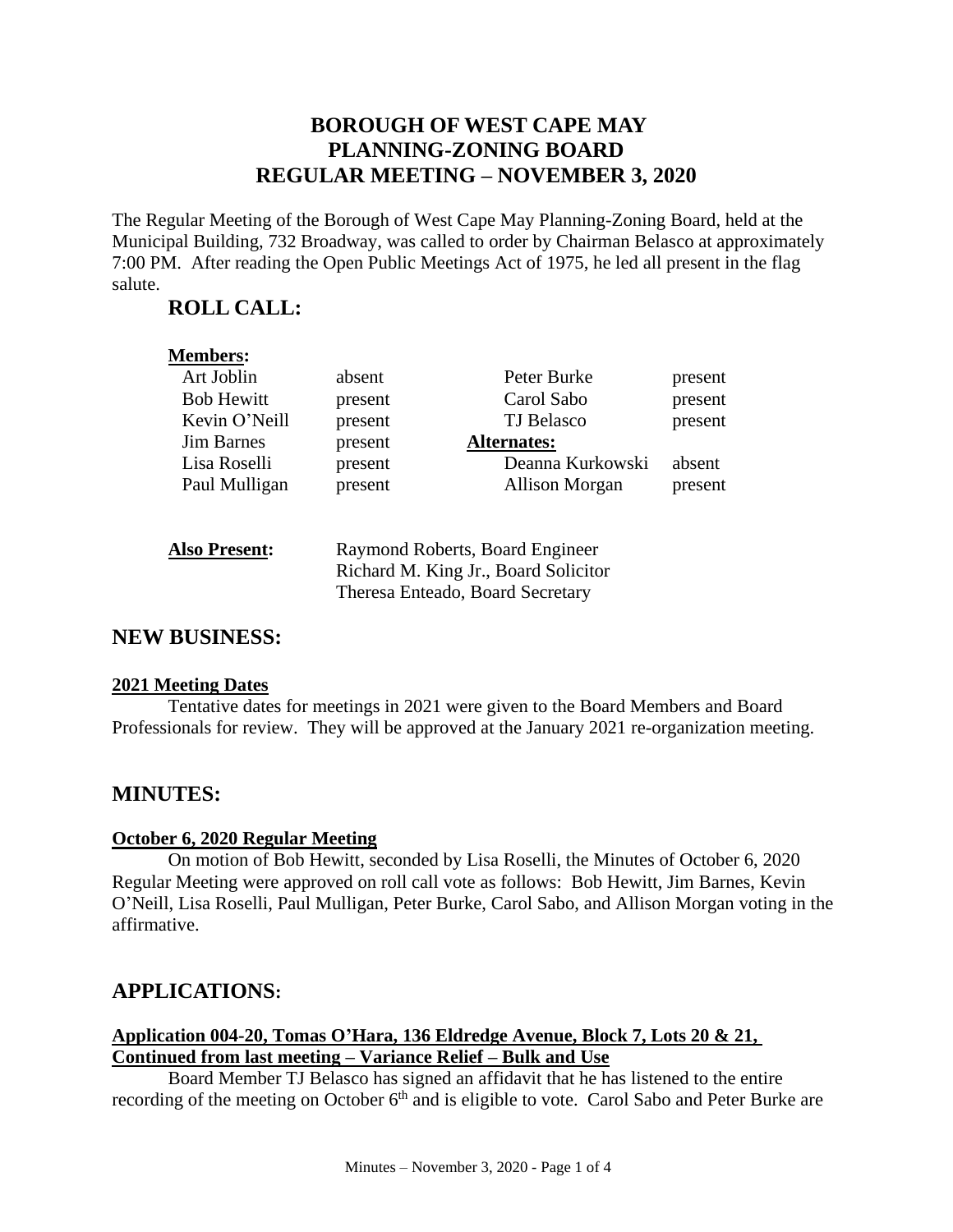both recused because they are on the BOC. The applicant's attorney, Mr. Hillegass summarized the events of the previous meeting on October 6, 2020. In particular, he said the applicant testified that the property consisted of a main dwelling and a smaller cottage in the rear that had been rented. Mr. O'Hara also testified that the adjacent neighbor, Mr. McCoy, informed him that when he (McCoy) purchased his property in 1985, the cottage had a tenant who had lived in it for years prior to his purchase. Mr. Hillegass continued with his summary regarding Ms. Fine's testimony that was presented, variances requested, and criteria required. Mr. Hillegass entered into evidence, literature by the U. S. Department of Agriculture titled "History of yard lumber size standards" and it was marked as exhibit A-3. Also introduced into evidence, aerial photographs depicting the main dwelling and the rear cottage, marked as exhibit A-2.

At this time Mr. Stephen McCoy, of 137 Emerald Avenue, was sworn in and testified that he lives directly behind the cottage on Mr. O'Hara's property. He said at the time of his purchase in 1986, the cottage existed with a tenant who had lived in it for a number of years.

Mr. Hillegass said final plans, with the recommendations and conditions discussed at the prior meeting, would be submitted to the Board Engineer for approval.

It was clarified for the record that the applicant is requesting a front yard setback for the main dwelling, side and rear yard for the cottage, side yard for the shed, and expansion of a nonconfirming use, D-2.

Board Member Hewitt asked the Board Solicitor questions about the testimony provided and also about voting. Board Member O'Neill asked how many other properties on Eldredge do not fall within the 20-foot setback. Ms. Fine testified that approximately eighty to ninety percent were at or very close to the same frontage.

The floor was opened to the public and when no one expressed a desire to speak, the public portion was closed.

Board Solicitor King advised the Board members they should first vote to determine if they find that the proposed property currently exists as a pre-existing non-conforming use with two principal buildings on one lot. Then he will be able to advise as to which standard, D-1 or D-2, should be applied.

On motion of Paul Mulligan, seconded by Lisa Roselli, the aforementioned determination that the property is a pre-existing non-conforming use with two principal dwellings on a single lot, was approved on roll call vote as follows: Bob Hewitt, Jim Barnes, Kevin O'Neill, Lisa Roselli, Paul Mulligan, Allison Morgan, and TJ Belasco voting in the affirmative.

Board Solicitor King said the next motion is on the project as a whole which includes a D-2 variance; whether the property can reasonably accommodate the expansion of this nonconforming use, and also C-2 variances regarding various setbacks that were discussed in detail. Once again, Mr. King said this is a motion to approve the project for a D-2 variance based on the standard outlined, and all associated bulk variances subject to all recommendations and conditions noted in Mr. Roberts' review letter as well as those made during testimony, and any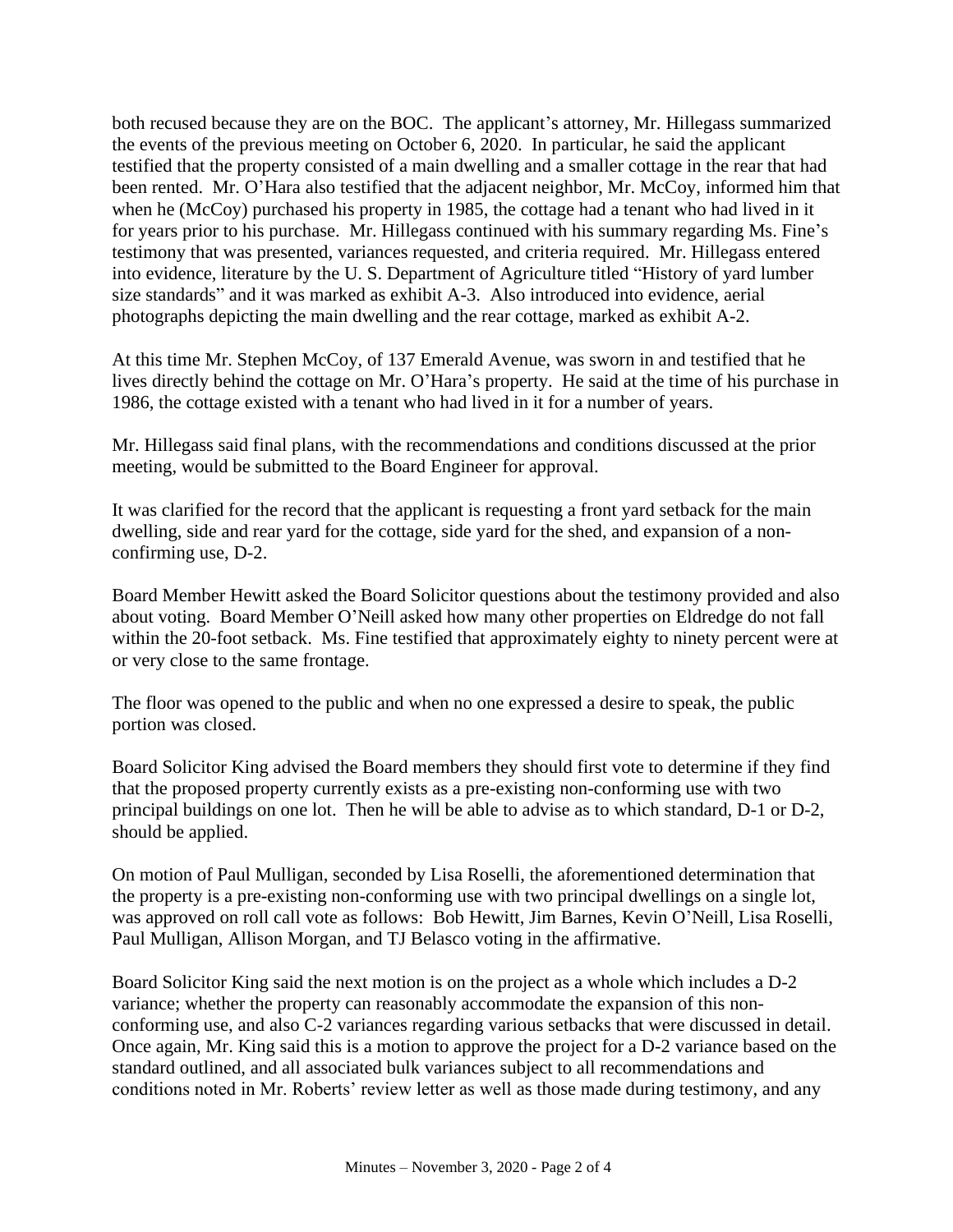other required outside approvals.

On motion of Paul Mulligan, seconded by Lisa Roselli, the aforementioned application was approved on roll call vote as follows: Bob Hewitt, Jim Barnes, Kevin O'Neill, Lisa Roselli, Paul Mulligan, Allison Morgan, and TJ Belasco voting in the affirmative.

#### **Application 005-20, Lawrence A Pray Builders Inc., 286 Sixth Avenue, Block 52, Lot 18, New – Minor Subdivision**

Members Sabo and Burke resumed their positions on the Board. Mr. Hillegass introduced himself as attorney for the applicant and said the proposal is for a two-lot minor subdivision with no variances required.

At this time, Lawrence A, Pray, the applicant and Mr. Scott Healey, the applicant's engineer, were both sworn in to testify.

Mr. Healey said the existing lot in question is oversized, and the proposal is to subdivide it into two conforming lots. He said both proposed lots will fully conform and will not require any variances.

Board Engineer Roberts agreed no variances are required. He said the applicant agreed via testimony to make the housekeeping corrections in section four of his report. He said he does not oppose the requested waivers from the checklist, but he does require the zone limits to be listed on the final map. This concludes his report.

It was clarified that the building has already been demolished.

Board Member Sabo, asked the applicant to be mindful of the trees on the property, particularly during construction, and also to be diligent in his efforts to comply with our tree ordinance.

Solicitor King advised the Board that this would be approval for a minor subdivision with no variance relief being sought, subject to all recommendations and conditions noted in Mr. Roberts' review letter as well as those made during testimony.

The floor was opened to the public and when no one expressed a desire to speak, the public portion was closed.

On motion of Kevin O'Neill, seconded by Carol Sabo, the aforementioned application was approved on roll call vote as follows: Bob Hewitt, Jim Barnes, Kevin O'Neill, Lisa Roselli, Paul Mulligan, Peter Burke, Carol Sabo, Allison Morgan, and TJ Belasco voting in the affirmative.